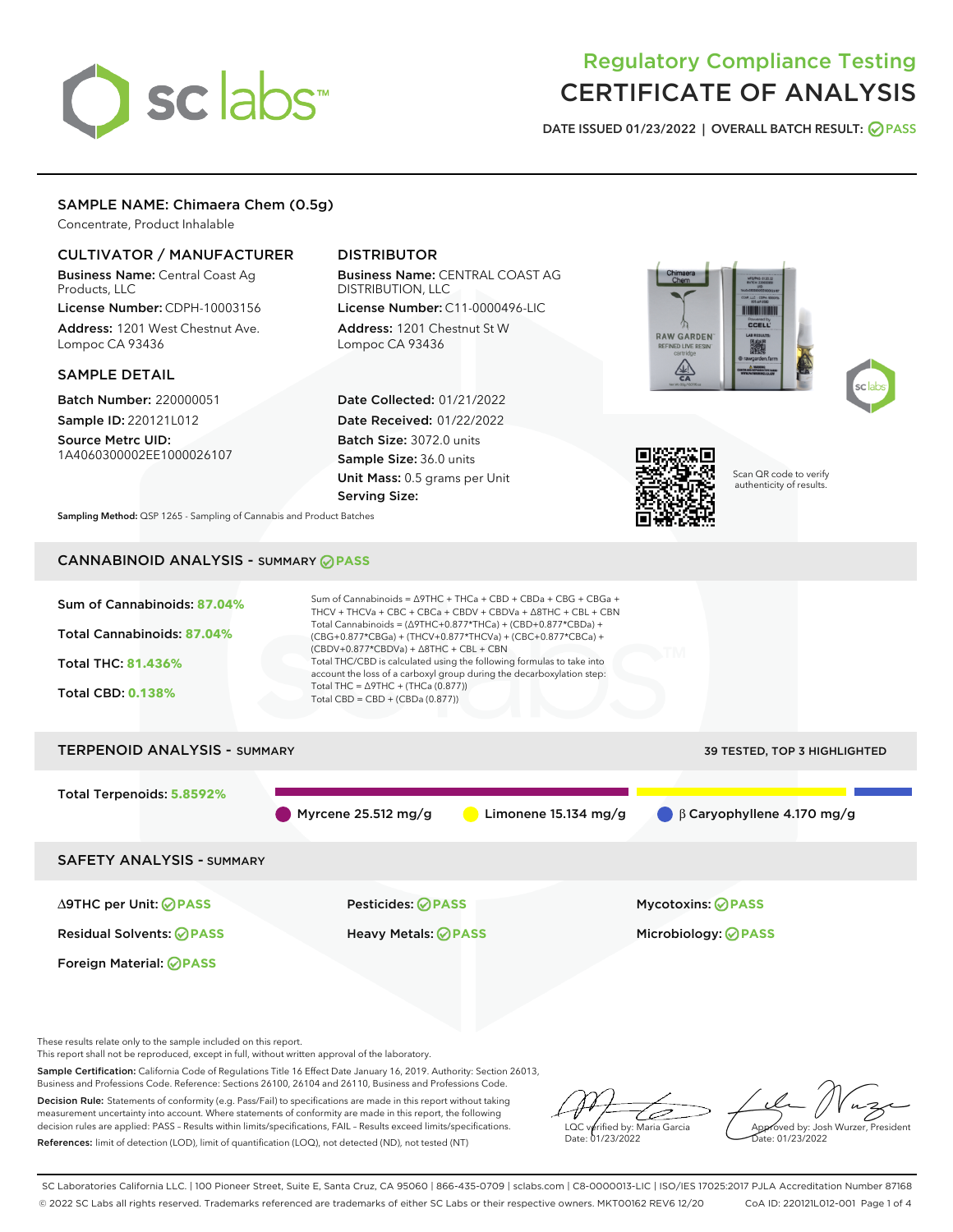



CHIMAERA CHEM (0.5G) | DATE ISSUED 01/23/2022 | OVERALL BATCH RESULT: **○** PASS

#### CANNABINOID TEST RESULTS - 01/22/2022 2 PASS

Tested by high-performance liquid chromatography with diode-array detection (HPLC-DAD). **Method:** QSP 1157 - Analysis of Cannabinoids by HPLC-DAD

#### TOTAL CANNABINOIDS: **87.04%**

Total Cannabinoids (Total THC) + (Total CBD) + (Total CBG) + (Total THCV) + (Total CBC) + (Total CBDV) + ∆8THC + CBL + CBN

TOTAL THC: **81.436%** Total THC (∆9THC+0.877\*THCa)

TOTAL CBD: **0.138%**

Total CBD (CBD+0.877\*CBDa)

TOTAL CBG: 3.036% Total CBG (CBG+0.877\*CBGa)

TOTAL THCV: 1.95% Total THCV (THCV+0.877\*THCVa)

TOTAL CBC: ND Total CBC (CBC+0.877\*CBCa)

TOTAL CBDV: ND Total CBDV (CBDV+0.877\*CBDVa)

| <b>COMPOUND</b>            | LOD/LOQ<br>(mg/g) | <b>MEASUREMENT</b><br><b>UNCERTAINTY</b><br>(mg/g) | <b>RESULT</b><br>(mg/g) | <b>RESULT</b><br>(%) |
|----------------------------|-------------------|----------------------------------------------------|-------------------------|----------------------|
| <b>A9THC</b>               | 0.06 / 0.26       | ±28.014                                            | 814.36                  | 81.436               |
| <b>CBG</b>                 | 0.06/0.19         | ±1.196                                             | 30.36                   | 3.036                |
| <b>THCV</b>                | 0.1/0.2           | ±0.97                                              | 19.5                    | 1.95                 |
| <b>CBN</b>                 | 0.1 / 0.3         | ±0.18                                              | 2.8                     | 0.28                 |
| $\triangle$ 8THC           | 0.1/0.4           | ±0.16                                              | 2.0                     | 0.20                 |
| <b>CBD</b>                 | 0.07/0.29         | ±0.064                                             | 1.38                    | 0.138                |
| <b>THCa</b>                | 0.05/0.14         | N/A                                                | <b>ND</b>               | <b>ND</b>            |
| <b>THCVa</b>               | 0.07/0.20         | N/A                                                | <b>ND</b>               | <b>ND</b>            |
| <b>CBDa</b>                | 0.02/0.19         | N/A                                                | <b>ND</b>               | <b>ND</b>            |
| <b>CBDV</b>                | 0.04/0.15         | N/A                                                | <b>ND</b>               | <b>ND</b>            |
| <b>CBDVa</b>               | 0.03/0.53         | N/A                                                | <b>ND</b>               | <b>ND</b>            |
| <b>CBGa</b>                | 0.1/0.2           | N/A                                                | <b>ND</b>               | <b>ND</b>            |
| <b>CBL</b>                 | 0.06 / 0.24       | N/A                                                | <b>ND</b>               | <b>ND</b>            |
| <b>CBC</b>                 | 0.2 / 0.5         | N/A                                                | <b>ND</b>               | <b>ND</b>            |
| <b>CBCa</b>                | 0.07 / 0.28       | N/A                                                | <b>ND</b>               | <b>ND</b>            |
| <b>SUM OF CANNABINOIDS</b> |                   |                                                    | 870.4 mg/g              | 87.04%               |

#### **UNIT MASS: 0.5 grams per Unit**

| ∆9THC per Unit                         | 1100 per-package limit | 407.18 mg/unit  | <b>PASS</b> |
|----------------------------------------|------------------------|-----------------|-------------|
| <b>Total THC per Unit</b>              |                        | 407.18 mg/unit  |             |
| <b>CBD</b> per Unit                    |                        | $0.69$ mg/unit  |             |
| <b>Total CBD per Unit</b>              |                        | $0.69$ mg/unit  |             |
| <b>Sum of Cannabinoids</b><br>per Unit |                        | 435.2 mg/unit   |             |
| <b>Total Cannabinoids</b><br>per Unit  |                        | $435.2$ mg/unit |             |

| <b>COMPOUND</b>           | <b>LOD/LOQ</b><br>(mg/g) | <b>UNCERTAINTY</b><br>(mg/g) | <b>RESULT</b><br>(mg/g)                         | <b>RESULT</b><br>$(\%)$ |
|---------------------------|--------------------------|------------------------------|-------------------------------------------------|-------------------------|
| <b>Myrcene</b>            | 0.008 / 0.025            | ±0.3291                      | 25.512                                          | 2.5512                  |
| Limonene                  | 0.005 / 0.016            | ±0.2164                      | 15.134                                          | 1.5134                  |
| $\beta$ Caryophyllene     | 0.004 / 0.012            | ±0.1485                      | 4.170                                           | 0.4170                  |
| $\alpha$ Pinene           | 0.005 / 0.017            | ±0.0335                      | 3.896                                           | 0.3896                  |
| $\beta$ Pinene            | 0.004 / 0.014            | ±0.0365                      | 3.177                                           | 0.3177                  |
| Linalool                  | 0.009 / 0.032            | ±0.0566                      | 1.490                                           | 0.1490                  |
| Terpineol                 | 0.016 / 0.055            | ±0.0667                      | 1.087                                           | 0.1087                  |
| Ocimene                   | 0.011 / 0.038            | ±0.0338                      | 1.054                                           | 0.1054                  |
| $\alpha$ Humulene         | 0.009 / 0.029            | ±0.0334                      | 1.042                                           | 0.1042                  |
| Fenchol                   | 0.010 / 0.034            | ±0.0238                      | 0.616                                           | 0.0616                  |
| Camphene                  | 0.005 / 0.015            | ±0.0039                      | 0.343                                           | 0.0343                  |
| trans- $\beta$ -Farnesene | 0.008 / 0.025            | ±0.0112                      | 0.316                                           | 0.0316                  |
| Terpinolene               | 0.008 / 0.026            | ±0.0050                      | 0.243                                           | 0.0243                  |
| <b>Borneol</b>            | 0.005 / 0.016            | ±0.0050                      | 0.118                                           | 0.0118                  |
| Nerolidol                 | 0.009 / 0.028            | ±0.0061                      | 0.097                                           | 0.0097                  |
| Fenchone                  | 0.009 / 0.028            | ±0.0017                      | 0.059                                           | 0.0059                  |
| Guaiol                    | 0.009 / 0.030            | ±0.0027                      | 0.057                                           | 0.0057                  |
| $\alpha$ Bisabolol        | 0.008 / 0.026            | ±0.0024                      | 0.045                                           | 0.0045                  |
| Valencene                 | 0.009 / 0.030            | ±0.0028                      | 0.040                                           | 0.0040                  |
| $\gamma$ Terpinene        | 0.006 / 0.018            | ±0.0006                      | 0.032                                           | 0.0032                  |
| $\alpha$ Terpinene        | 0.005 / 0.017            | ±0.0003                      | 0.023                                           | 0.0023                  |
| Citronellol               | 0.003 / 0.010            | ±0.0011                      | 0.022                                           | 0.0022                  |
| Geraniol                  | 0.002 / 0.007            | ±0.0008                      | 0.019                                           | 0.0019                  |
| Sabinene                  | 0.004 / 0.014            | N/A                          | <loq< th=""><th><loq< th=""></loq<></th></loq<> | <loq< th=""></loq<>     |
| $\alpha$ Phellandrene     | 0.006 / 0.020            | N/A                          | <loq< th=""><th><loq< th=""></loq<></th></loq<> | <loq< th=""></loq<>     |
| p-Cymene                  | 0.005 / 0.016            | N/A                          | <loq< th=""><th><loq< th=""></loq<></th></loq<> | <loq< th=""></loq<>     |
| Eucalyptol                | 0.006 / 0.018            | N/A                          | <loq< th=""><th><loq< th=""></loq<></th></loq<> | <loq< th=""></loq<>     |
| Sabinene Hydrate          | 0.006 / 0.022            | N/A                          | <loq< th=""><th><loq< th=""></loq<></th></loq<> | <loq< th=""></loq<>     |
| Nerol                     | 0.003 / 0.011            | N/A                          | <loq< th=""><th><loq< th=""></loq<></th></loq<> | <loq< th=""></loq<>     |
| Caryophyllene<br>Oxide    | 0.010 / 0.033            | N/A                          | <loq< th=""><th><loq< th=""></loq<></th></loq<> | <loq< th=""></loq<>     |
| 3 Carene                  | 0.005 / 0.018            | N/A                          | ND                                              | <b>ND</b>               |
| (-)-Isopulegol            | 0.005 / 0.016            | N/A                          | ND                                              | ND                      |
| Camphor                   | 0.006 / 0.019            | N/A                          | ND                                              | ND                      |
| Isoborneol                | 0.004 / 0.012            | N/A                          | ND                                              | ND                      |
| Menthol                   | 0.008 / 0.025            | N/A                          | ND                                              | ND                      |
| $R-(+)$ -Pulegone         | 0.003 / 0.011            | N/A                          | ND                                              | ND                      |
| <b>Geranyl Acetate</b>    | 0.004 / 0.014            | N/A                          | ND                                              | ND                      |
| $\alpha$ Cedrene          | 0.005 / 0.016            | N/A                          | ND                                              | ND                      |
| Cedrol                    | 0.008 / 0.027            | N/A                          | ND                                              | ND                      |
| <b>TOTAL TERPENOIDS</b>   |                          |                              | 58.592 mg/g                                     | 5.8592%                 |

SC Laboratories California LLC. | 100 Pioneer Street, Suite E, Santa Cruz, CA 95060 | 866-435-0709 | sclabs.com | C8-0000013-LIC | ISO/IES 17025:2017 PJLA Accreditation Number 87168 © 2022 SC Labs all rights reserved. Trademarks referenced are trademarks of either SC Labs or their respective owners. MKT00162 REV6 12/20 CoA ID: 220121L012-001 Page 2 of 4

# TERPENOID TEST RESULTS - 01/22/2022

Terpene analysis utilizing gas chromatography-flame ionization detection (GC-FID). **Method:** QSP 1192 - Analysis of Terpenoids by GC-FID

MEASUREMENT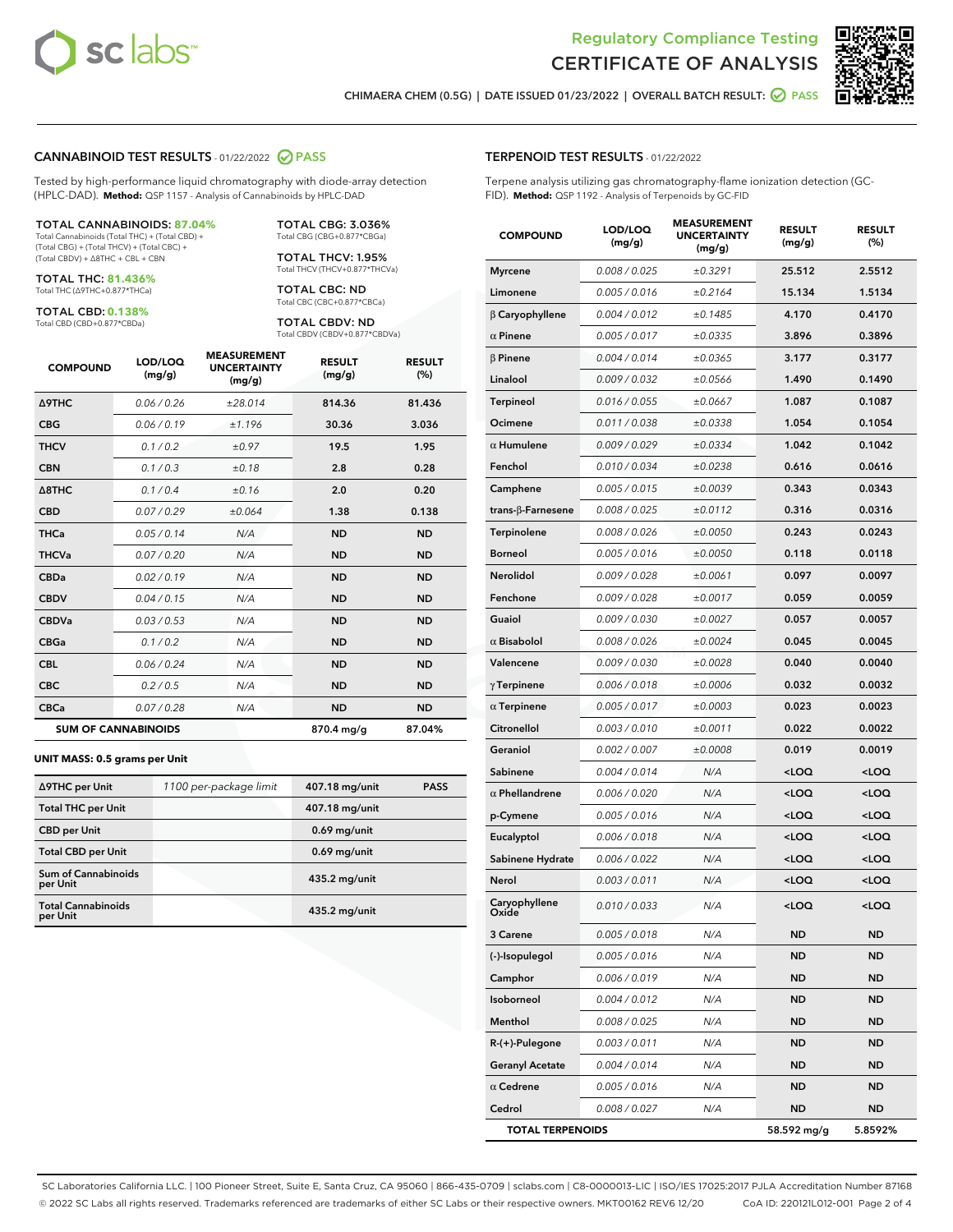



CHIMAERA CHEM (0.5G) | DATE ISSUED 01/23/2022 | OVERALL BATCH RESULT: ☑ PASS

# CATEGORY 1 PESTICIDE TEST RESULTS - 01/22/2022 2 PASS

Pesticide and plant growth regulator analysis utilizing high-performance liquid chromatography-mass spectrometry (HPLC-MS) or gas chromatography-mass spectrometry (GC-MS). \*GC-MS utilized where indicated. **Method:** QSP 1212 - Analysis of Pesticides and Mycotoxins by LC-MS or QSP 1213 - Analysis of Pesticides by GC-MS

| <b>COMPOUND</b>             | LOD/LOQ<br>$(\mu g/g)$ | <b>ACTION</b><br><b>LIMIT</b><br>$(\mu g/g)$ | <b>MEASUREMENT</b><br><b>UNCERTAINTY</b><br>$(\mu g/g)$ | <b>RESULT</b><br>$(\mu g/g)$ | <b>RESULT</b> |
|-----------------------------|------------------------|----------------------------------------------|---------------------------------------------------------|------------------------------|---------------|
| Aldicarb                    | 0.03/0.08              | $>$ LOD                                      | N/A                                                     | <b>ND</b>                    | <b>PASS</b>   |
| Carbofuran                  | 0.02 / 0.05            | $\ge$ LOD                                    | N/A                                                     | <b>ND</b>                    | <b>PASS</b>   |
| Chlordane*                  | 0.03 / 0.08            | $\ge$ LOD                                    | N/A                                                     | <b>ND</b>                    | <b>PASS</b>   |
| Chlorfenapyr*               | 0.03/0.10              | $\ge$ LOD                                    | N/A                                                     | <b>ND</b>                    | <b>PASS</b>   |
| Chlorpyrifos                | 0.02 / 0.06            | $>$ LOD                                      | N/A                                                     | <b>ND</b>                    | <b>PASS</b>   |
| Coumaphos                   | 0.02 / 0.07            | $\ge$ LOD                                    | N/A                                                     | <b>ND</b>                    | <b>PASS</b>   |
| Daminozide                  | 0.02 / 0.07            | $\ge$ LOD                                    | N/A                                                     | <b>ND</b>                    | <b>PASS</b>   |
| <b>DDVP</b><br>(Dichlorvos) | 0.03/0.09              | $\ge$ LOD                                    | N/A                                                     | <b>ND</b>                    | <b>PASS</b>   |
| Dimethoate                  | 0.03/0.08              | $\ge$ LOD                                    | N/A                                                     | <b>ND</b>                    | <b>PASS</b>   |
| Ethoprop(hos)               | 0.03/0.10              | $>$ LOD                                      | N/A                                                     | <b>ND</b>                    | <b>PASS</b>   |
| Etofenprox                  | 0.02 / 0.06            | $\ge$ LOD                                    | N/A                                                     | <b>ND</b>                    | <b>PASS</b>   |
| Fenoxycarb                  | 0.03/0.08              | $\ge$ LOD                                    | N/A                                                     | <b>ND</b>                    | <b>PASS</b>   |
| Fipronil                    | 0.03/0.08              | $>$ LOD                                      | N/A                                                     | <b>ND</b>                    | <b>PASS</b>   |
| Imazalil                    | 0.02 / 0.06            | $\ge$ LOD                                    | N/A                                                     | <b>ND</b>                    | <b>PASS</b>   |
| Methiocarb                  | 0.02 / 0.07            | $>$ LOD                                      | N/A                                                     | <b>ND</b>                    | <b>PASS</b>   |
| Methyl<br>parathion         | 0.03/0.10              | $>$ LOD                                      | N/A                                                     | <b>ND</b>                    | <b>PASS</b>   |
| <b>Mevinphos</b>            | 0.03 / 0.09            | $>$ LOD                                      | N/A                                                     | <b>ND</b>                    | <b>PASS</b>   |
| Paclobutrazol               | 0.02 / 0.05            | $\ge$ LOD                                    | N/A                                                     | <b>ND</b>                    | <b>PASS</b>   |
| Propoxur                    | 0.03/0.09              | $\ge$ LOD                                    | N/A                                                     | <b>ND</b>                    | <b>PASS</b>   |
| Spiroxamine                 | 0.03 / 0.08            | $\ge$ LOD                                    | N/A                                                     | <b>ND</b>                    | <b>PASS</b>   |
| <b>Thiacloprid</b>          | 0.03/0.10              | $\ge$ LOD                                    | N/A                                                     | <b>ND</b>                    | <b>PASS</b>   |
|                             |                        |                                              |                                                         |                              |               |

#### CATEGORY 2 PESTICIDE TEST RESULTS - 01/22/2022 2 PASS

| <b>COMPOUND</b>          | LOD/LOO<br>$(\mu g/g)$ | <b>ACTION</b><br>LIMIT<br>$(\mu g/g)$ | <b>MEASUREMENT</b><br><b>UNCERTAINTY</b><br>$(\mu g/g)$ | <b>RESULT</b><br>$(\mu g/g)$ | <b>RESULT</b> |  |
|--------------------------|------------------------|---------------------------------------|---------------------------------------------------------|------------------------------|---------------|--|
| Abamectin                | 0.03/0.10              | 0.1                                   | N/A                                                     | <b>ND</b>                    | <b>PASS</b>   |  |
| Acephate                 | 0.02/0.07              | 0.1                                   | N/A                                                     | <b>ND</b>                    | <b>PASS</b>   |  |
| Acequinocyl              | 0.02/0.07              | 0.1                                   | N/A                                                     | <b>ND</b>                    | <b>PASS</b>   |  |
| Acetamiprid              | 0.02 / 0.05            | 0.1                                   | N/A                                                     | <b>ND</b>                    | <b>PASS</b>   |  |
| Azoxystrobin             | 0.02/0.07              | 0.1                                   | N/A                                                     | <b>ND</b>                    | <b>PASS</b>   |  |
| <b>Bifenazate</b>        | 0.01 / 0.04            | 0.1                                   | N/A                                                     | <b>ND</b>                    | <b>PASS</b>   |  |
| <b>Bifenthrin</b>        | 0.02 / 0.05            | 3                                     | N/A                                                     | <b>ND</b>                    | <b>PASS</b>   |  |
| <b>Boscalid</b>          | 0.03/0.09              | 0.1                                   | N/A                                                     | <b>ND</b>                    | <b>PASS</b>   |  |
| Captan                   | 0.19/0.57              | 0.7                                   | N/A                                                     | <b>ND</b>                    | <b>PASS</b>   |  |
| Carbaryl                 | 0.02/0.06              | 0.5                                   | N/A                                                     | <b>ND</b>                    | <b>PASS</b>   |  |
| Chlorantranilip-<br>role | 0.04/0.12              | 10                                    | N/A                                                     | <b>ND</b>                    | <b>PASS</b>   |  |
| Clofentezine             | 0.03/0.09              | 0.1                                   | N/A                                                     | <b>ND</b>                    | <b>PASS</b>   |  |

| <b>CATEGORY 2 PESTICIDE TEST RESULTS</b> - 01/22/2022 continued |
|-----------------------------------------------------------------|
|-----------------------------------------------------------------|

| <b>COMPOUND</b>               | LOD/LOQ<br>(µg/g) | <b>ACTION</b><br><b>LIMIT</b><br>$(\mu g/g)$ | <b>MEASUREMENT</b><br><b>UNCERTAINTY</b><br>$(\mu g/g)$ | <b>RESULT</b><br>(µg/g) | <b>RESULT</b> |
|-------------------------------|-------------------|----------------------------------------------|---------------------------------------------------------|-------------------------|---------------|
| Cyfluthrin                    | 0.12 / 0.38       | $\overline{c}$                               | N/A                                                     | <b>ND</b>               | <b>PASS</b>   |
| Cypermethrin                  | 0.11 / 0.32       | 1                                            | N/A                                                     | ND                      | <b>PASS</b>   |
| <b>Diazinon</b>               | 0.02 / 0.05       | 0.1                                          | N/A                                                     | ND                      | <b>PASS</b>   |
| Dimethomorph                  | 0.03 / 0.09       | $\overline{2}$                               | N/A                                                     | ND                      | <b>PASS</b>   |
| Etoxazole                     | 0.02 / 0.06       | 0.1                                          | N/A                                                     | ND                      | <b>PASS</b>   |
| Fenhexamid                    | 0.03 / 0.09       | 0.1                                          | N/A                                                     | ND                      | <b>PASS</b>   |
| Fenpyroximate                 | 0.02 / 0.06       | 0.1                                          | N/A                                                     | <b>ND</b>               | <b>PASS</b>   |
| Flonicamid                    | 0.03 / 0.10       | 0.1                                          | N/A                                                     | <b>ND</b>               | <b>PASS</b>   |
| Fludioxonil                   | 0.03 / 0.10       | 0.1                                          | N/A                                                     | <b>ND</b>               | <b>PASS</b>   |
| Hexythiazox                   | 0.02 / 0.07       | 0.1                                          | N/A                                                     | <b>ND</b>               | <b>PASS</b>   |
| Imidacloprid                  | 0.04 / 0.11       | 5                                            | N/A                                                     | <b>ND</b>               | <b>PASS</b>   |
| Kresoxim-methyl               | 0.02 / 0.07       | 0.1                                          | N/A                                                     | ND                      | <b>PASS</b>   |
| <b>Malathion</b>              | 0.03 / 0.09       | 0.5                                          | N/A                                                     | ND                      | <b>PASS</b>   |
| Metalaxyl                     | 0.02 / 0.07       | $\overline{2}$                               | N/A                                                     | <b>ND</b>               | <b>PASS</b>   |
| Methomyl                      | 0.03 / 0.10       | $\mathbf{1}$                                 | N/A                                                     | <b>ND</b>               | <b>PASS</b>   |
| Myclobutanil                  | 0.03 / 0.09       | 0.1                                          | N/A                                                     | ND                      | PASS          |
| <b>Naled</b>                  | 0.02 / 0.07       | 0.1                                          | N/A                                                     | <b>ND</b>               | <b>PASS</b>   |
| Oxamyl                        | 0.04 / 0.11       | 0.5                                          | N/A                                                     | <b>ND</b>               | <b>PASS</b>   |
| Pentachloronitro-<br>benzene* | 0.03 / 0.09       | 0.1                                          | N/A                                                     | <b>ND</b>               | <b>PASS</b>   |
| Permethrin                    | 0.04 / 0.12       | 0.5                                          | N/A                                                     | ND                      | <b>PASS</b>   |
| Phosmet                       | 0.03 / 0.10       | 0.1                                          | N/A                                                     | <b>ND</b>               | <b>PASS</b>   |
| Piperonylbu-<br>toxide        | 0.02 / 0.07       | 3                                            | N/A                                                     | ND                      | <b>PASS</b>   |
| Prallethrin                   | 0.03 / 0.08       | 0.1                                          | N/A                                                     | ND                      | <b>PASS</b>   |
| Propiconazole                 | 0.02 / 0.07       | 0.1                                          | N/A                                                     | ND                      | PASS          |
| Pyrethrins                    | 0.04 / 0.12       | 0.5                                          | N/A                                                     | ND                      | <b>PASS</b>   |
| Pyridaben                     | 0.02 / 0.07       | 0.1                                          | N/A                                                     | <b>ND</b>               | <b>PASS</b>   |
| Spinetoram                    | 0.02 / 0.07       | 0.1                                          | N/A                                                     | ND                      | <b>PASS</b>   |
| Spinosad                      | 0.02 / 0.07       | 0.1                                          | N/A                                                     | ND                      | PASS          |
| Spiromesifen                  | 0.02 / 0.05       | 0.1                                          | N/A                                                     | ND                      | <b>PASS</b>   |
| Spirotetramat                 | 0.02 / 0.06       | 0.1                                          | N/A                                                     | ND                      | <b>PASS</b>   |
| Tebuconazole                  | 0.02 / 0.07       | 0.1                                          | N/A                                                     | ND                      | <b>PASS</b>   |
| Thiamethoxam                  | 0.03 / 0.10       | 5                                            | N/A                                                     | ND                      | <b>PASS</b>   |
| Trifloxystrobin               | 0.03 / 0.08       | 0.1                                          | N/A                                                     | <b>ND</b>               | <b>PASS</b>   |

SC Laboratories California LLC. | 100 Pioneer Street, Suite E, Santa Cruz, CA 95060 | 866-435-0709 | sclabs.com | C8-0000013-LIC | ISO/IES 17025:2017 PJLA Accreditation Number 87168 © 2022 SC Labs all rights reserved. Trademarks referenced are trademarks of either SC Labs or their respective owners. MKT00162 REV6 12/20 CoA ID: 220121L012-001 Page 3 of 4